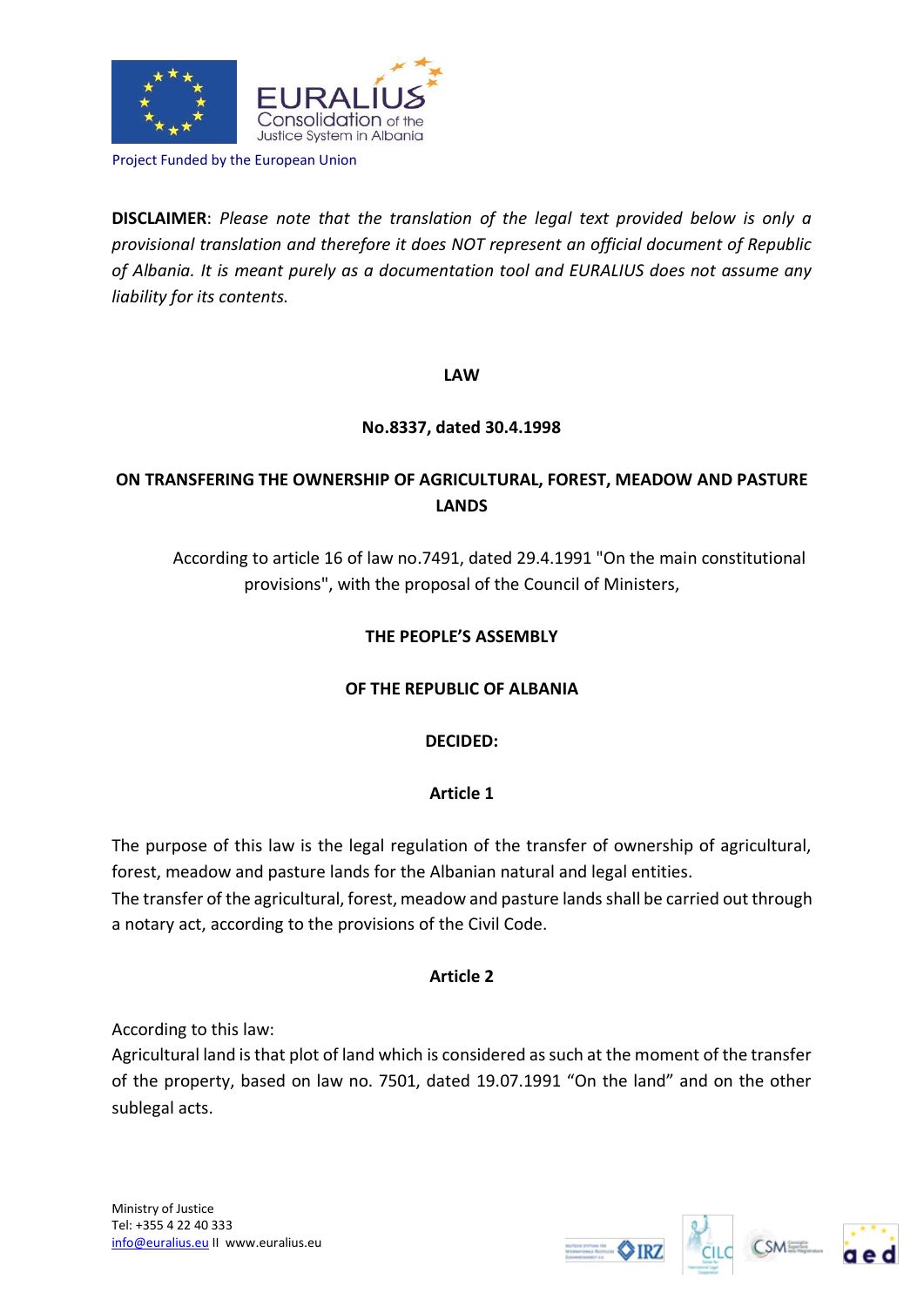Forest land is that plot of land, which, at the moment of the transfer of the property, meets the criteria of law no. 7623, dated 13.10.1992 "On forests and police of forest service" and of law no. 8118, dated 09.07.1996 "On the adoption of decree no. 1489, dated 16.05.1996 "On an addendum to law no. 8084, dated 07.03.1996 "On the adoption with addenda and amendments of decree no. 1359, dated 05.02.1996 "On some amendments to decree no. 1254, dated 19.10.1995 "On the compensation of the former owners of agricultural, nonagricultural land and of the occupied plots of lands, with plots of lands in the tourist areas and in the inhabited centres", amended with law no. 8024, dated 02.11.1995", as well as of the other sublegal acts.

The meadow and pasture lands are lands which meet the criteria of law no. 7917, dated 13.04.1995 "On meadow and pasture lands" and of the other sublegal acts, at the moment of the transfer of the ownership.

#### **Article 3**

The agricultural, forest, meadow and pasture lands cannot be alienated until the compensation of the former owners, unless otherwise provided for by the law.

An exception is made only for the case of the transfer of the property according to law no. 7698, dated 15.04.1993 "On the restitution and compensation of the properties to the former owners".

#### **Article 4**

The transfer of the right of the ownership of the agricultural, forest, meadow and pasture land shall not be recognized to the foreign natural and legal entities. The foreign natural and legal entities are entitled to rent it up to 99 years. Renting the agricultural, forest, meadow and pasture land shall be carried out according to the provisions of the Civil Code.

#### **Article 5**

The agriculture family that transfers its ownership on the agricultural, forest, meadow and pasture land to any local national as well as to any local natural and legal entity, in compliance with the legal requirements on the transfer of the immovable property, shall submit the following documents at the registration office of immovable property:

a) The certificate on the verification of the ownership of the registration office of immovable property, along with the notary act on the transfer of the ownership and the index map of the location of the property.